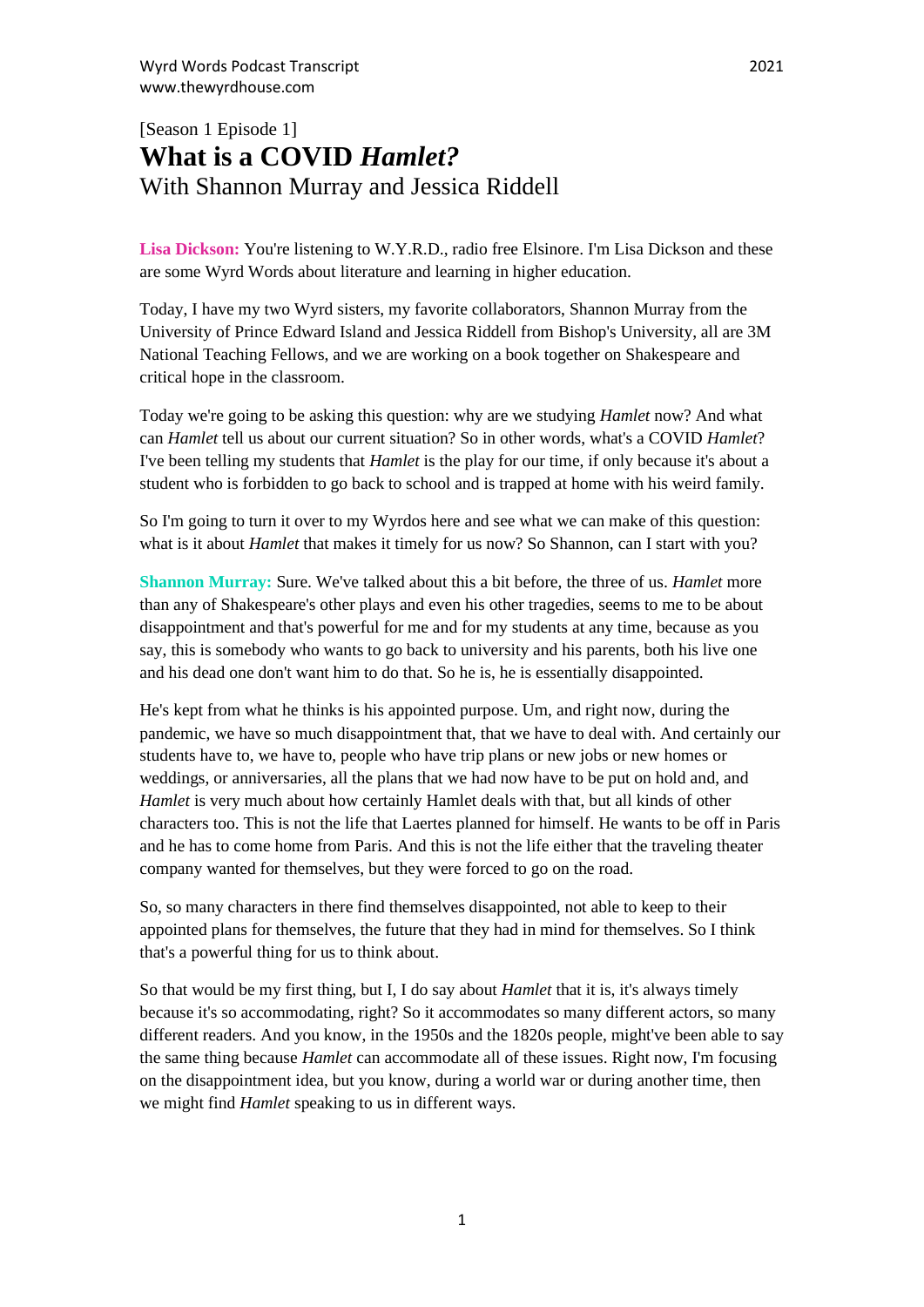So yeah, just about every character you can look at, except maybe for Claudius, um, is essentially disappointed, someone else has affected the future that they have planned for themselves.

**Jessica Riddell:** So maybe I'll take that personal disappointment and move it to, sort of, the larger movements at stake, which I think is a complimentary thread to what Shannon has introduced. Um, and this notion of "there's something rotten in the state of Denmark," which we, you know, hear, again, and again and again, in our cultural imaginary and, and sort of COVID exposing that there is something rotten in the state of Denmark. It's not the personal failings of one person in this play, but there is something deeply, deeply systemically wrong about the society within which people are operating.

And so, um, you know, for, for me to think about tragedy and tragedy really happening at three major times in our Western history and that these times all share something very similar in common, which is, that tragedy seems to be popular at periods of intense intellectual upheaval. And so we see sort of a big boom in the dramatic tragedy in Athens, in the fifth century, BCE in Rome, in the century after the birth of Christ and then in England and Europe during the early modern period.

And so you see these sort of three moments in time where you've got these two big frameworks about understanding the world. So if you think about Athenian tragedies coming out of a period, which also saw the groundwork of Western philosophy being laid against the older polytheistic, Greek understanding of being, you see in Shakespeare's tragedies, written in the aftermath of the Protestant Reformation and set this move from Catholicism, Reformation into Protestantism, and of course all of the experiences of discovering the new world and reshaping one's understanding of the world through the lens of humanism.

I see this moment in COVID as crossing through a portal where what we understood in late capitalism, in our notions of self and individualism and our relationship to society, becoming really, jarringly visible that there are, there are some deep inequalities and inequities and these two systems are two possible frameworks for understanding the world are becoming visible.

And, and so, I think that *Hamlet* as a tragedy, and genre of tragedy, is pretty compelling for us right now, for those big intellectual and social upheavals that this global pandemic has inspired. So how we navigate that is intensely personal as, as Shannon has pointed out, but how we understand our worlds and the ways in which we understand the frameworks of our role are also rapidly changing. And I think that Hamlet's a perfect person for us to see ourselves in navigating the complexity and the confusion and the disorientation, um, and also offers us a roadmap of what not to do, maybe, you know, try not to get into this mired space of analysis paralysis, and then action, which ends in destruction rather than renewal.

So I hope that we would take this as a path and crossing that portal of renewal rather than of tragedy. So I think we're at a really interesting historical moment and *Hamlet*, um, sort of casts this really interesting light on how we grapple with that.

**Shannon Murray:** I love that idea that it connects so nicely to that idea of disappointment, um, too, because I remember one of my professors years ago saying that the real, the core of tragedy, the reason that a tragedy gets you is not because something bad happens. It's because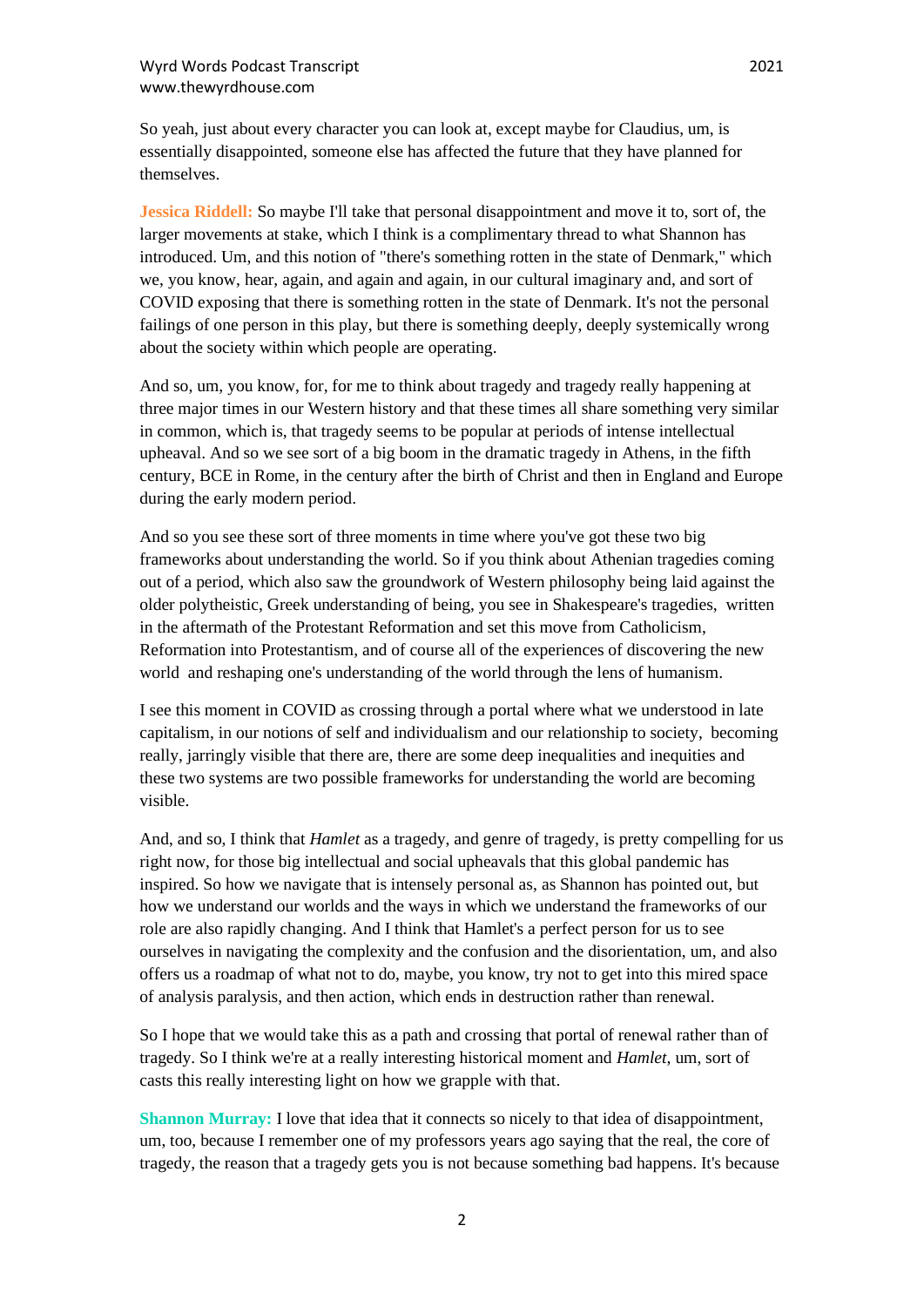the characters and you have an awareness of lost happiness, both the happiness lost from the past, but the prospect of happiness that's lost.

And I think that's, that's probably what we're going through as a larger culture in globally, as well as, personally. Yeah. And I, I love that sense that we could be, we can be coming, get to a great new period of artistic tragedies, personal tragedies at the same time.

**Lisa Dickson:** Hamlet's actually a good character because he, as a Prince, he's situated right at that nexus between the personal and the political. Because he is Hamlet the guy, but he's also *Hamlet* the play and he's Hamlet the Prince, right, the Prince of Denmark, and so he's, against his will in a lot of ways, a political figure because his own choices have political ramifications.

Um, and I think that's one of the things that we're witnessing now, in the various upheavals and the protest movements and all of those kinds of things, that the choices that we make, because we have this sense that there's this other future that we could be living in and how do we act to move into that other future, right? So do we just let the world continue on as it is, or do we make ourselves part of that political movement? And so Hamlet kind of is this interesting, sort of consolidation of the individual, but the individual in this larger conceptual and political context, whether he wants to be there or not, I mean, he definitely doesn't want to be there, which I think is really interesting.

So I always think of tragedy... We imagine it as a space of darkness, but for me, tragedy always has this light inside of it and it's this light that, that is a reflection of what could be, or what could have been, or what we might become if we can just get through this moment of chaos.

So as you say, Jessica, we can come through this in a lot of different ways. We can survive it and tell the story like Horatio or we can, you know, just litter the stage with, with bodies, but we'd rather not litter the stage with bodies. So how do we act in these moments, I think, in order to capture that sense of what is lost or our vision of what could be if we could just work our way through, in a positive sense, which I think is interesting in that regard.

**Shannon Murray:** He's so, he's so powerful for me though, too, because he's presented with the kind of choice that a lot of us are presented with right now, which is alternatives where there is actually no good choice, right? I'm thinking about the very practical thing of parents who have to decide whether to send their kids back to school or not . In that moment, there is no good choice, right? They're all alternative bad choices and that's a really difficult position to be in. And that's what I see Hamlet being. And even, even if you're worried about whether he's acting too rashly or not acting rashly enough, really he's in a position where he's being asked to kill his uncle or, and, and, so have his soul damned or not kill his uncle and so disappoint his father, but also let a murderer free. But he's so he's, he's presented with that difficulty of knowing, um, what the right thing to do is when there's no really good right thing to do.

And Shakespeare gives that to us so often that I think it's a helpful thing for us to recognize that, sometimes, no matter how smart we are, because Hamlet's really smart, we won't be able to think our way through to the perfect answer. We'll just be able to think of the least bad answer under the circumstances. I think we have a lot of those coming up this year.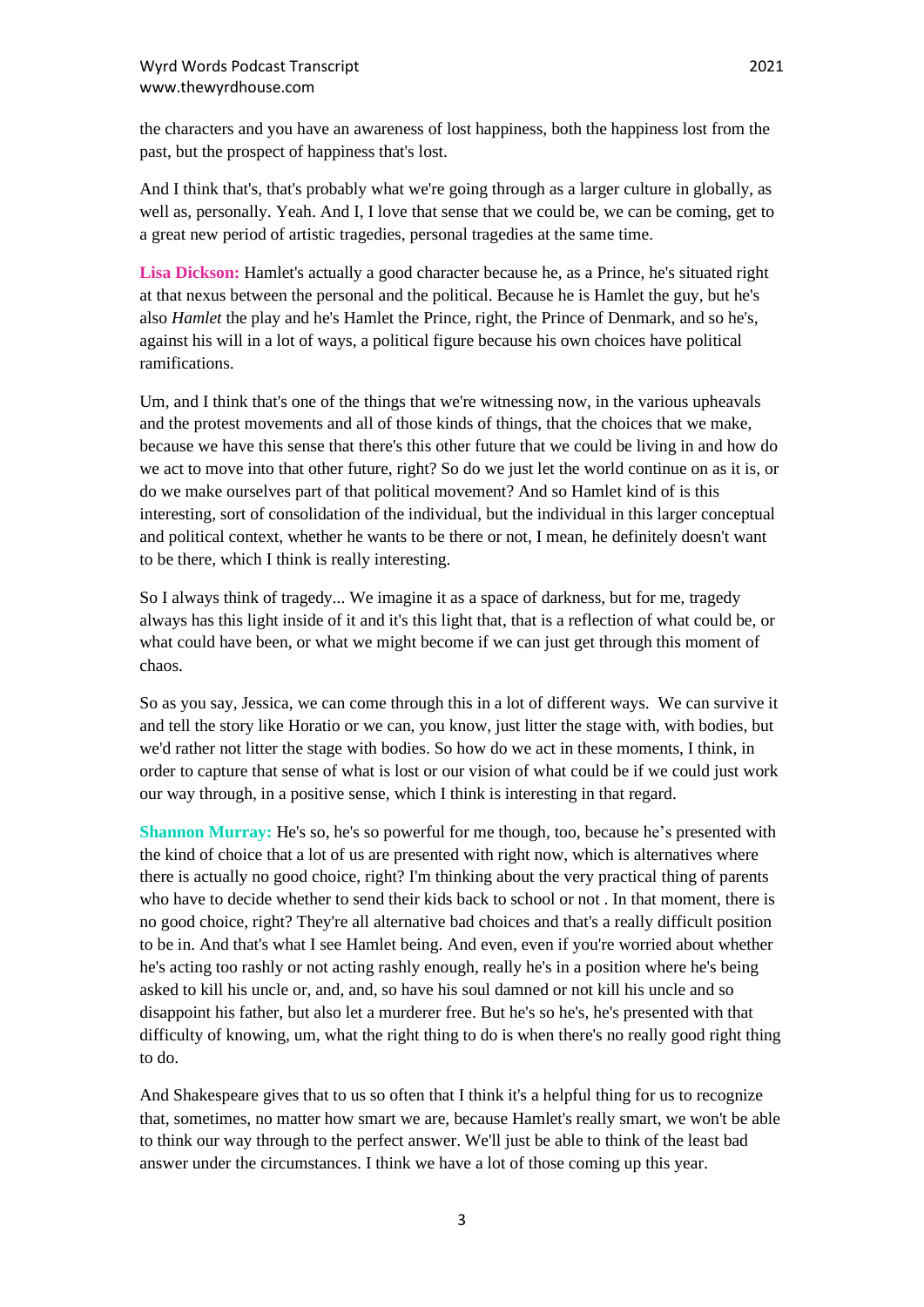**Jessica Riddell:** Yeah. Can I even just like qualify that there's no, there's no right answer, but there's also in this play a kind of radical unknowing. Like, we don't have enough pieces of information to create a clear reading of this situation. And I think about the interpretive quandary of the ghost, right? Is the ghost sent from hell? Is the ghost in purgatory? Is the ghost... what system do we use to interpret the ghost? Do we go back to this sort of older understanding of Catholicism? Do we use, um, you know, what kind of supernatural? Do we use the new Protestant understanding of, of where souls go? And we're in this moment, of we don't have all of the pieces coherently in one framework or one structure; we have pieces from very different kinds of conceptual backgrounds. And so in some ways there's a radical unknowing.

Um, and I feel like that in, in COVID and these times of COVID, we, we can make the decisions that we have with the information that we have in front of us, but that information is always missing. We don't have the full picture and we're only going to have that full picture looking back in retrospect on the decisions we made. And so I'm watching *Hamilton* almost obsessively, but "history has its eyes on us" right now. And we don't have all the information and so there is a kind of radical unknowingness that makes whatever decision we make, as you say, Shannon, almost impossible.

**Shannon Murray:** Yeah. And for, for planners. And I, you know, I want to extrapolate that Hamlet is a planner like me. I live my life by plans, right, and I think them very, very carefully. Um, right now, planning just doesn't work. I can't plan for this next year, I can make tentative sorts of plans. And I think that's what's happening in Hamlet as well, he tries to make a plan, but every time he does it gets thwarted by something or other that's in the way. So yeah, I think hell, it's a great play for all times, but boy, is it good for this one?

**Lisa Dickson:** That's, I think, that comes down to nimbleness. One of the things that distinguishes Hamlet is his nimbleness. So, he responds to what comes at him. I think about, you know, Act Two, that giant long act where he's on the stage and just people are coming at them from every direction and he has to respond to them all and that notion of not being able to plan, but also having a kind of nimbleness, to be able to see what's going on and to make a decision in that moment that's the best that we, that we can and just kind of wait and to see things unfold, and then to make another decision.

So one of the things that's interesting, Jessica, when you say that, um, you know, history has her eyes on us, history has her eyes on us, but we can't see it. We're in it. So we can't see it. And that's one of the beautiful things about drama and the way that it unfolds in time. So I have a very hard time looking at *Hamlet* the way Hamlet is experiencing *Hamlet*, which is as it unfolds in front of him as he goes. Whereas, you know, as a scholar who, you know, I can't even watch *Hamlet* really anymore, because I'm just watching it inside my head, but we have this picture of how the consequences are going to unfold. We have the story, he doesn't have the story. He only has the narrative. He only has what's happening next and next and next.

And so he's situated in his experience very much the way that we are situated in our experience waiting for things to unfold, seeing how our choices are going to play out, but not having that overarching sense of where the narrative is, which is what makes Horatio so important to the text, "tell my story." He's the person who's going to be able to stand above and back from this and put it all together. So there's two different ways of thinking about, um, the historical moment operating there as well.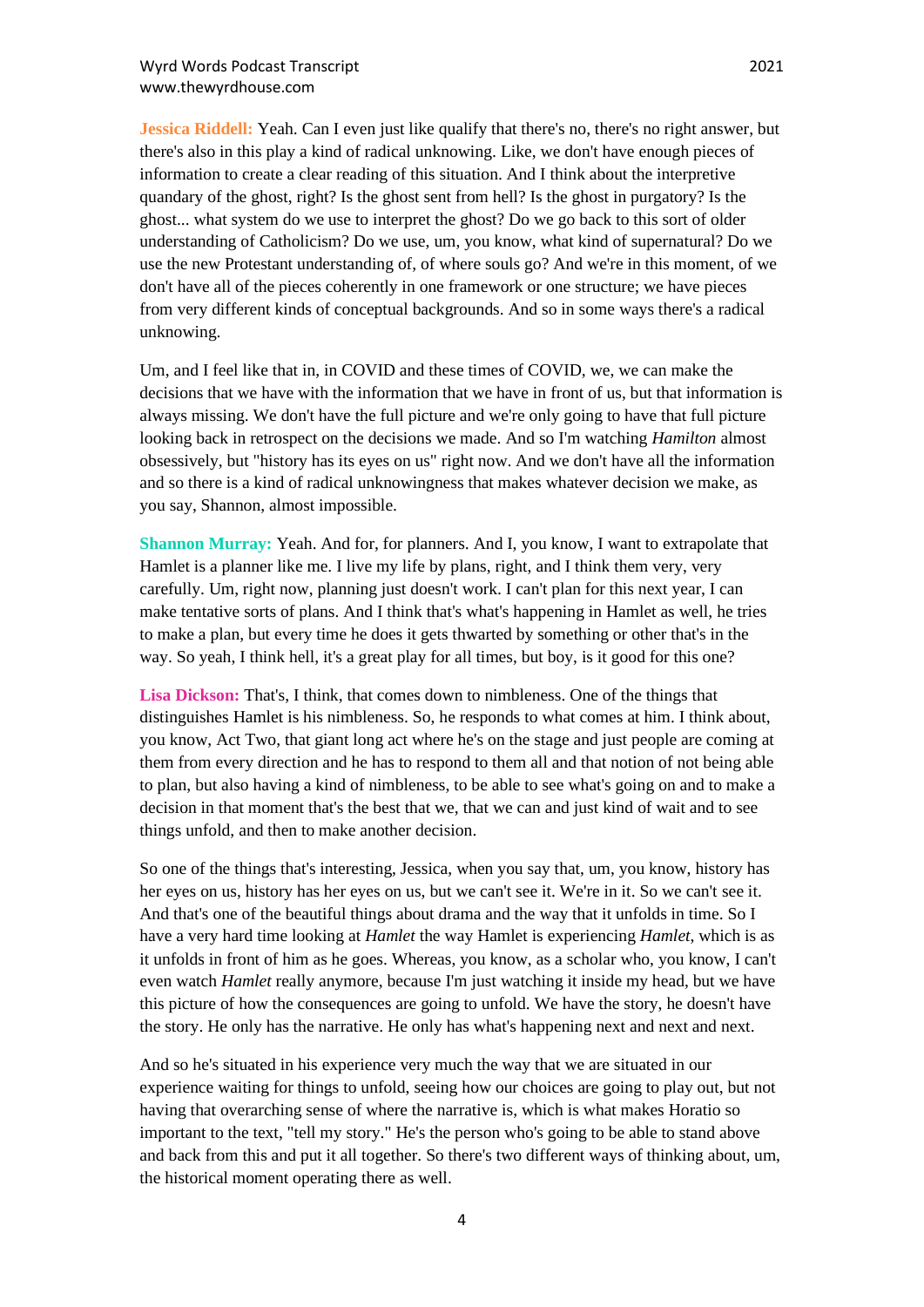And so I always get very cranky when people say that Hamlet's such a procrastinator because I don't think he's a procrastinator. I think he's responding because he's embedded in a time. So it's very easy for us to critique him because we are outside of that time , which I think is a really interesting way of thinking about how we are in these moments. And maybe we should feel a little less guilty about making bad choices right now, too, I think, uh, in that regard, right? So if we could stand outside of history and look at how it's going to play out, we would make different choices.

**Jessica Riddell:** I love that. Feeling less guilty, but also being attentive to the kinds of stories we're telling about ourselves right now. And being really attentive to how we deploy narratives to make sense of a radically disrupted world.

And you just have to think about, you know, Shakespeare's characters and how they tell stories about themselves, which shape their own realities or others' perceptions of realities, right? You think about King Lear saying "I'm more sinned against and sinning," or you think about we've, you know, we've talked about Hamlet at the very end, still being able to say, you know, "and in this harsh world, draw thy breath in pain to tell my story." To see how, how much Shakespeare really uses words, or allows us, his characters to use words to make meaning from chaos. And that storytelling is an act of creation and an act of creating our reality.

And so, being attentive to the stories we tell in the words that we use, um, and, and where we want our narrative trajectory to go, I think is really important. And that's something I'm, I'm increasingly mindful of. And I started to ban some words from my vocabulary, like "pivot" and "unprecedented" and even "rigor," um, and start to include much more mindful uses of words that are much more critically Hopeful as we navigate this, because we have to shape in some way, shape our own, our own relationship to our reality as we, and I think that's correct, less guilty and more gentle with ourselves and with others.

**Shannon Murray:** And we could go back to *Hamilton* again, "who lives, who dies, who tells your story?"

**Jessica Riddell:** That's right.

**Shannon Murray:** You're starting, you're starting to see how I could have an entire seminar just on *Hamlet* and *Hamilton*, right?

**Jessica Riddell:** Great class.

**Shannon Murray:** But yeah. And how lucky we would be if we had Horatios around us to tell our stories lovingly, right, because that's what, that's what Horatio does. But I like your point too. We have to tell, we have to choose the language to tell our own stories so that we have happier endings than, than we might anticipate right now. That's right.

**Jessica Riddell:** Yeah. Without erasing the difference, right? Without erasing the complexity and discomfort. I think that that, you know, that that's the difference between our critically hopeful story, one that says I'm in the act of transforming, we're in the act of transforming, and it's mixed, messy and complex and difficult, um, versus the sort of toxic positivity, which says we're fine! Everybody's fine! Business as usual! Back to normal! You know, everything's gonna be fine! Which erases the discomfort and, um, denies the transformation that we're all